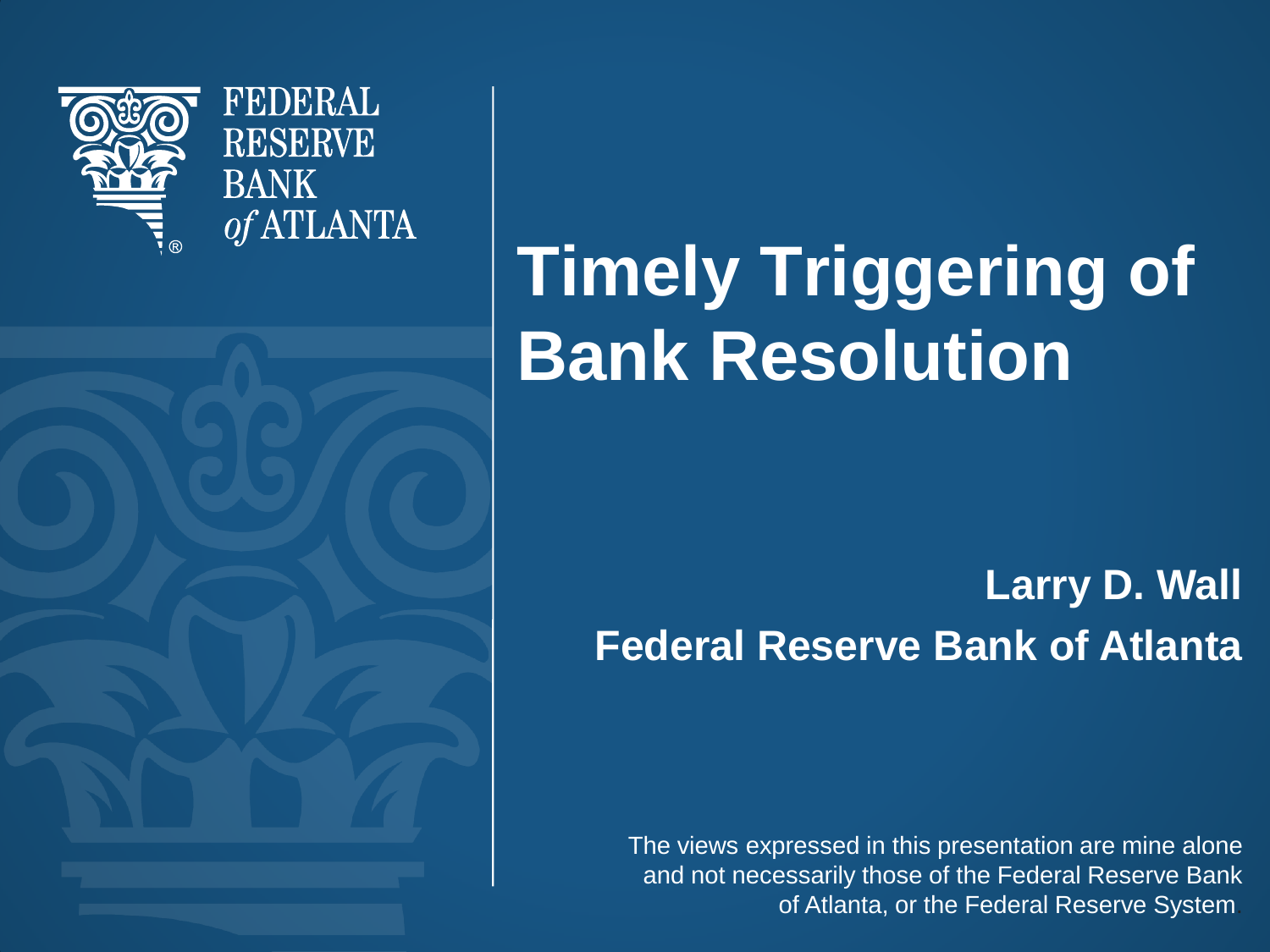### **Need for a credible SIFI resolution**

- Stricter supervision is necessary but not sufficient
- Shrinking systemically important financial institutions (SIFIs) may help at the margin but is inadequate
- Breaking banks up along functional lines is unlikely to work better than mere size caps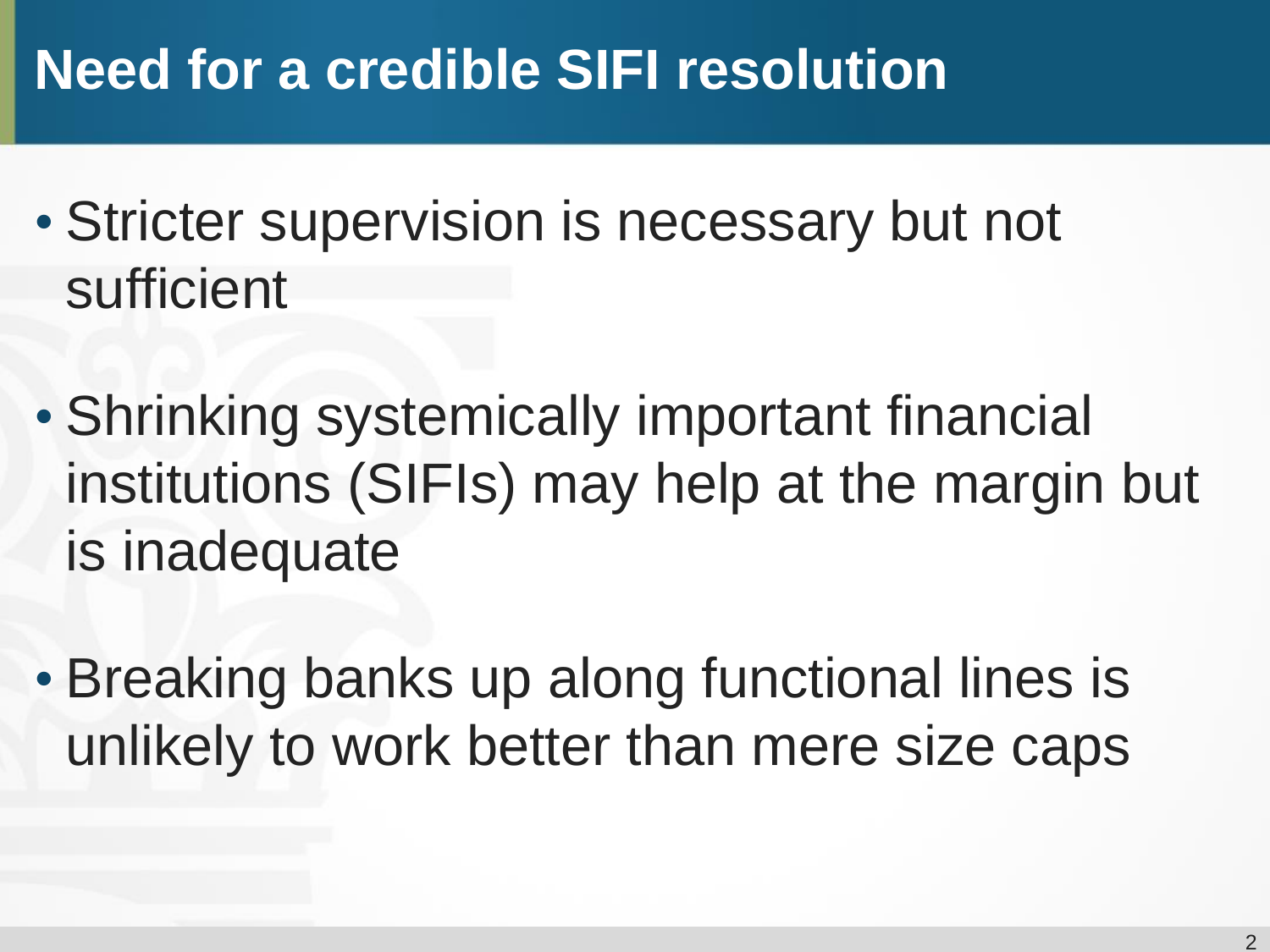### **Timeliness essential to credible resolution**

- Private investors should bear (almost) all of the losses
- Timely resolution essential to having the creditors bear all of the losses
- Timely resolution also minimizes disruptive runs and facilitates post-resolution recovery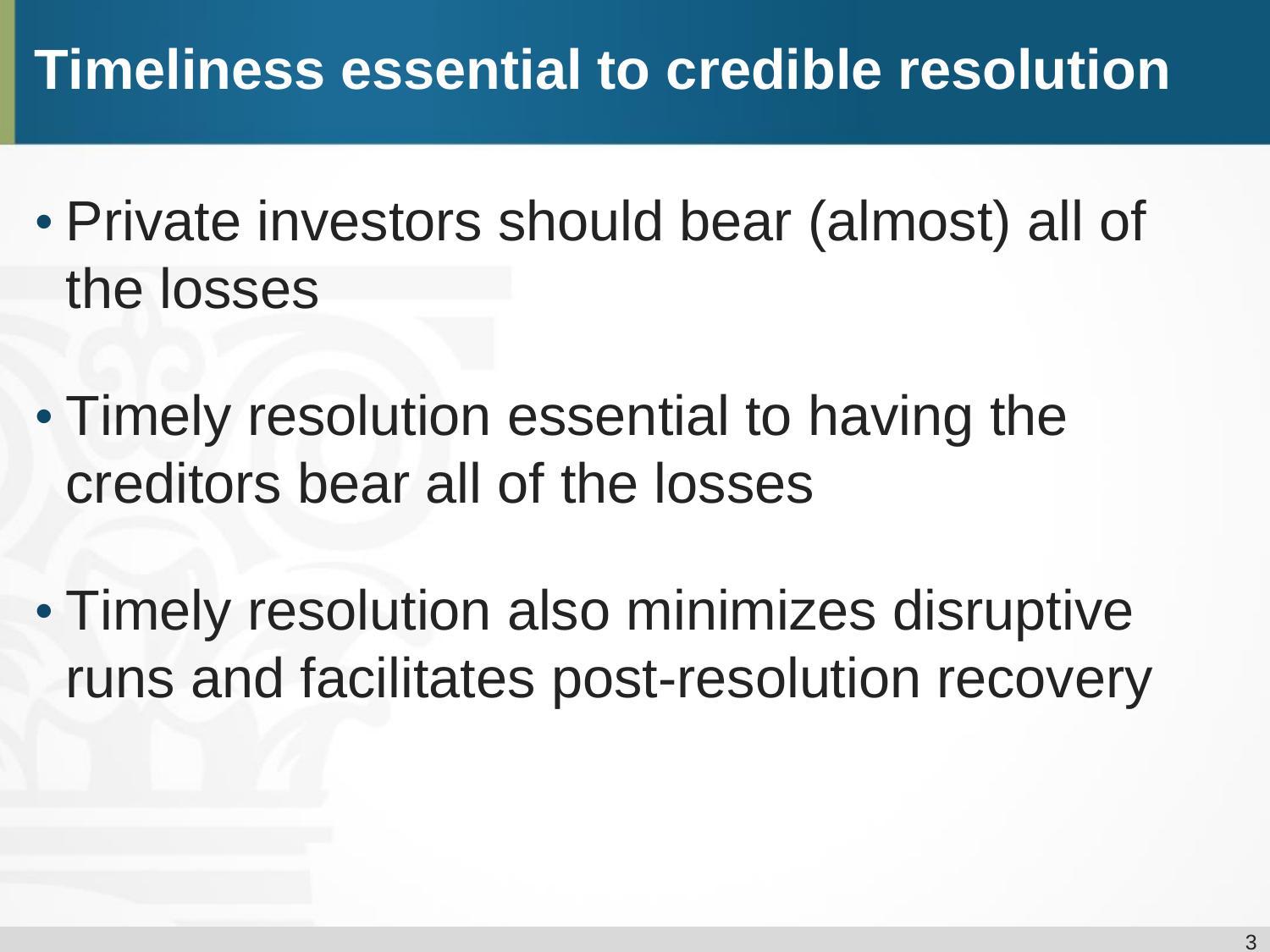## **Timely resolution of banks**

- Inability to meet obligations or assets less than liabilities
- Forbearance provided to thrifts and money center banks in the1980s
- FDICIA's prompt corrective action provisions in 1991
- In practice, prompt corrective action depends on supervisory enforcement of loss recognition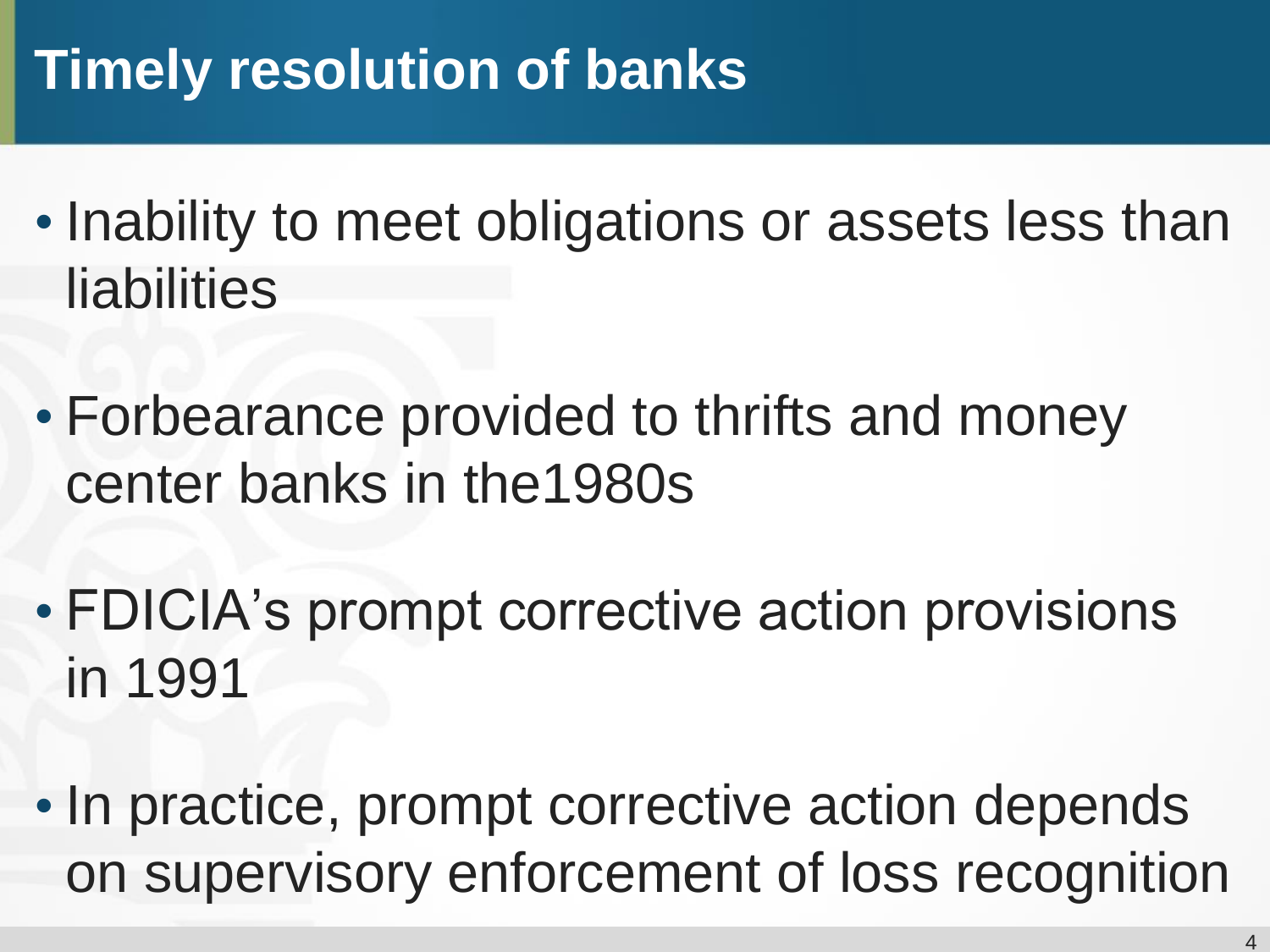#### **Timely resolution of bank holding companies**

- Bank holding companies chartered under general state corporate charter laws
- Ordinarily only subject to federal bankruptcy code
- Banks are largest asset so bank resolution likely to lead to holding company bankruptcy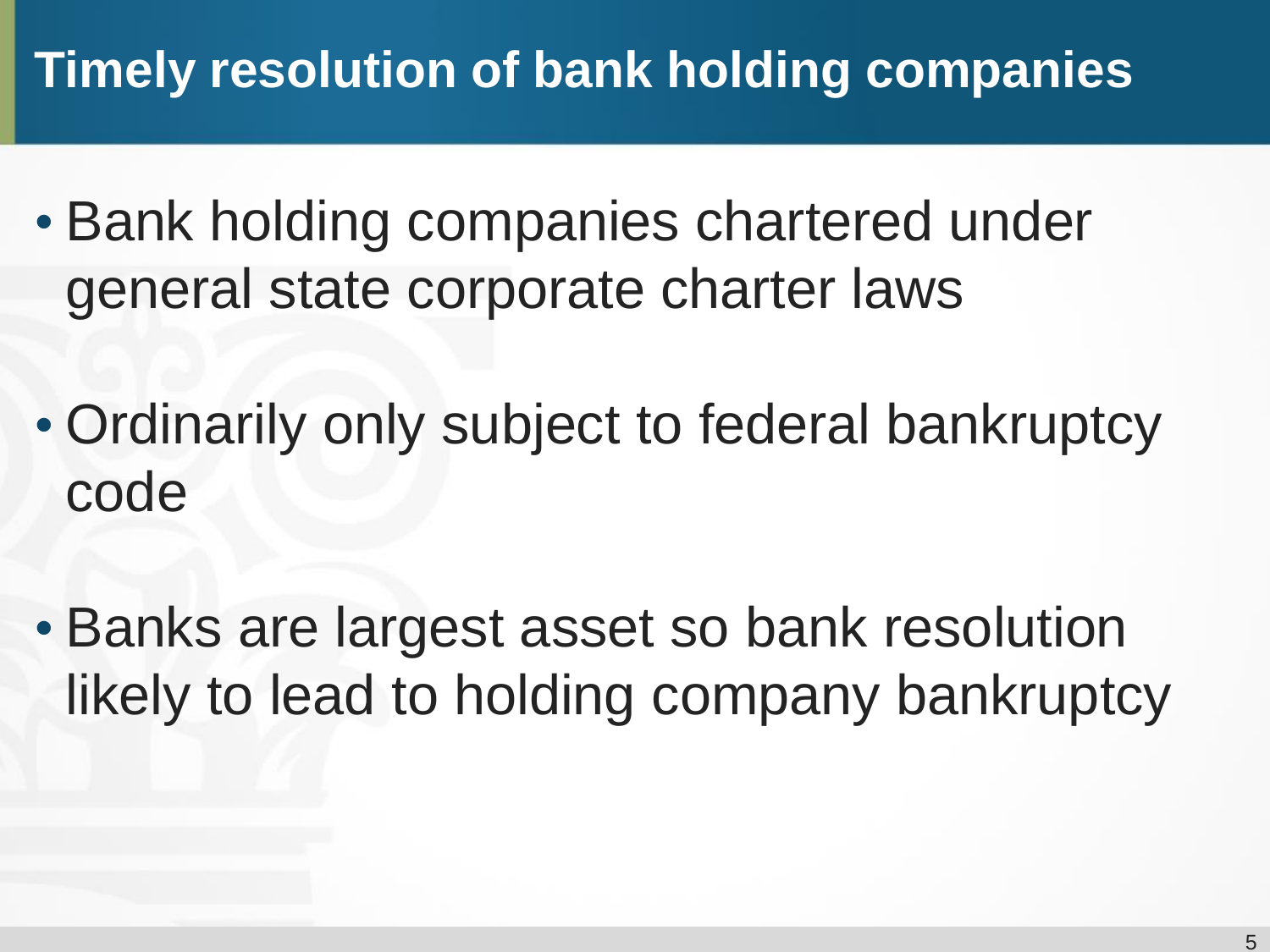#### • **Timely resolution of bank holding companies**

- Dodd-Frank Act Title II provides for FDIC resolution of nonbank firms if
- Federal Reserve and other agency recommend and
- Treasury determines that (a) "the financial company is in default or in danger of default," and (b) the financial company's failure would have "serious adverse effects on financial stability in the United States."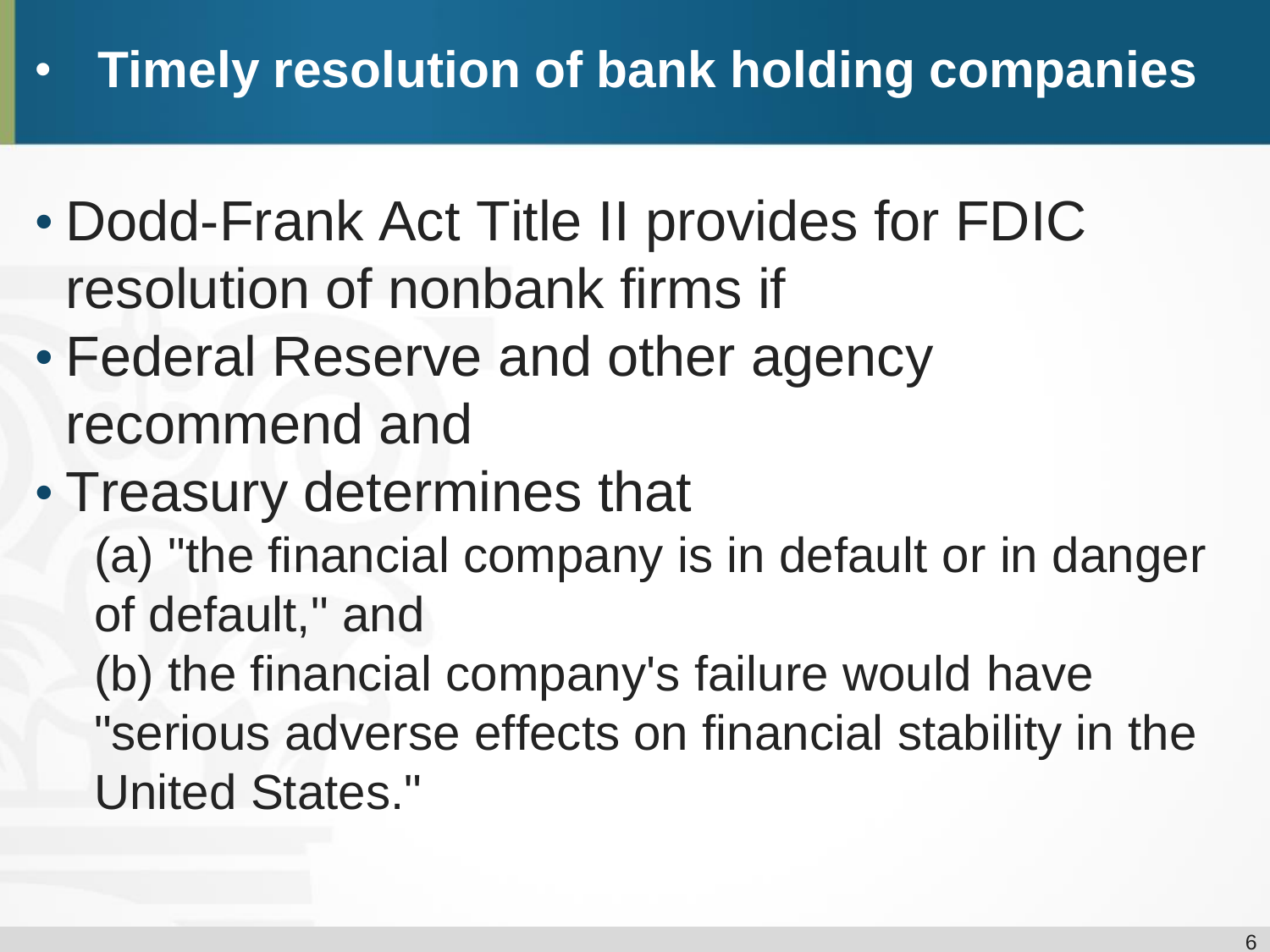### • **Supervisory incentives to forbear**

- Supervisors know their estimates of capital are just estimates
- Even if insolvent, bank might recover if economic conditions improve
- If the financial system is on brink of instability, they might tip it into instability
- Banks will likely resist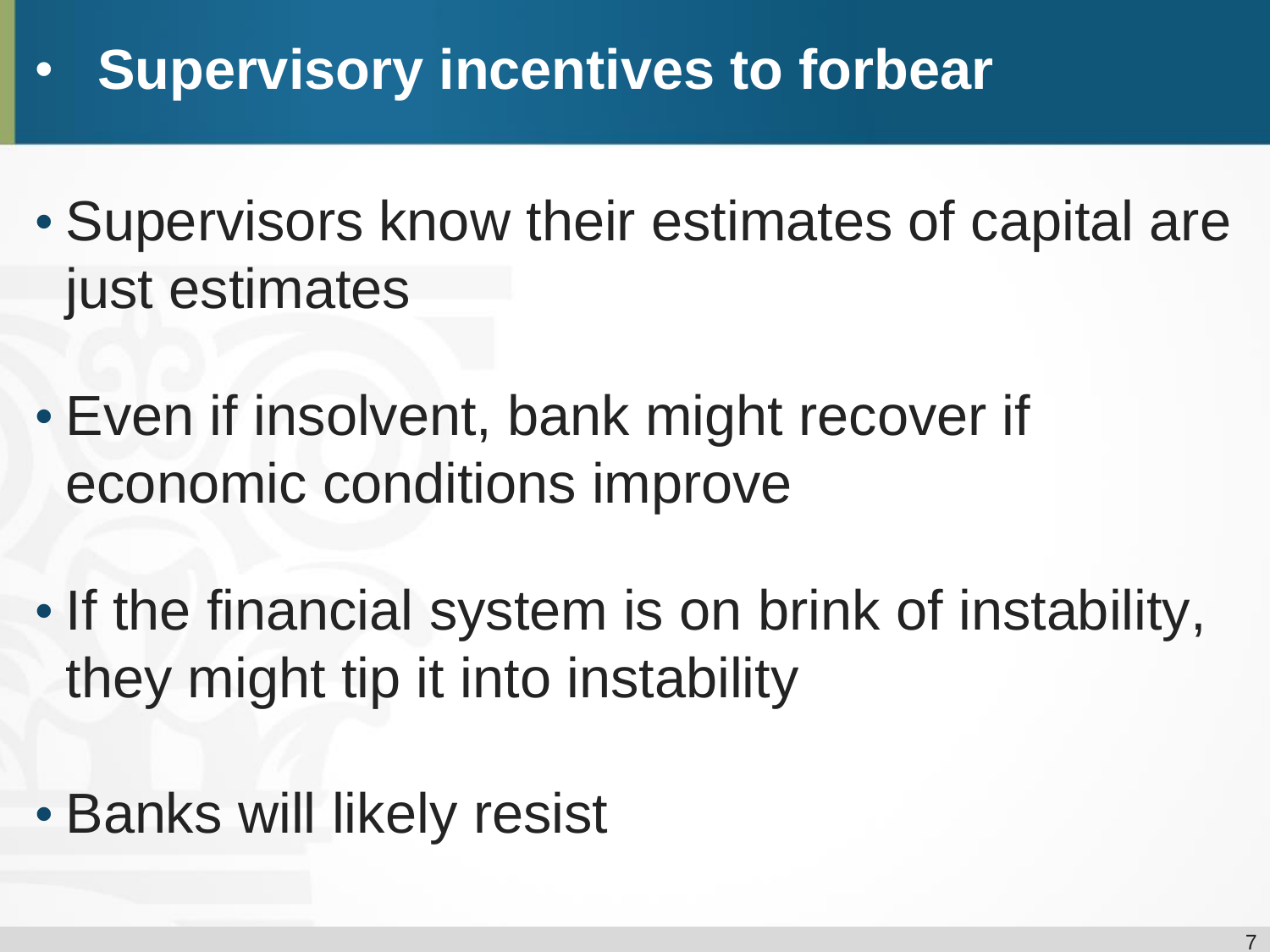### **Implications for timely resolution**

- Bankruptcy code and DFA not structured to encourage timely resolution
- Supervisory incentives are stacked in direction of forbearance rather than timely resolution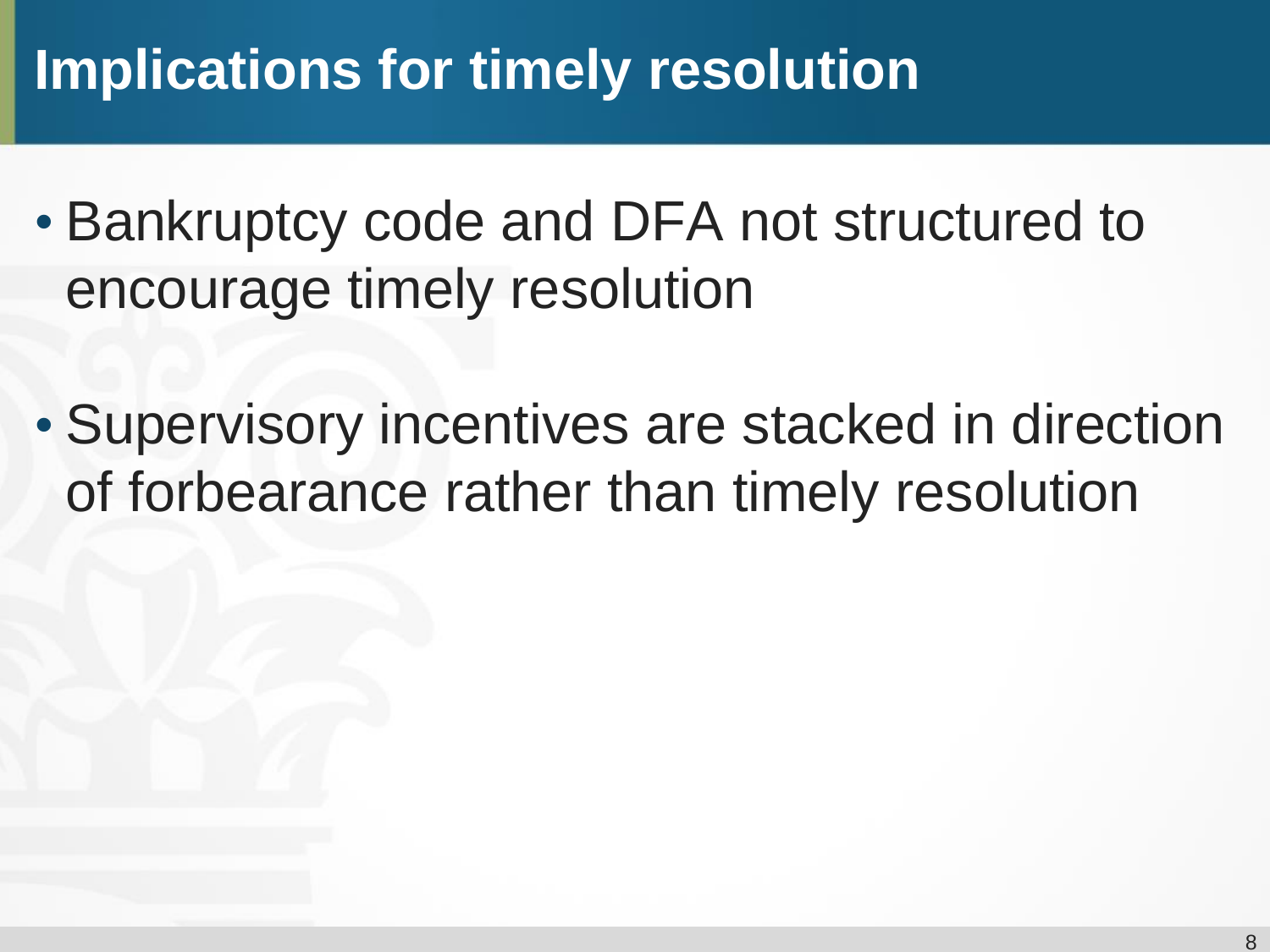## **Alternative of using a market trigger**

- Market participants with money at risk don't have the same incentive to forbear
- Various proposals to use market data that could incent earlier action
- Counterarguments
	- 1. Supervisors know better
	- 2. Market prices contain noise
	- 3. Use of market prices may manipulated
	- 4. No single equilibrium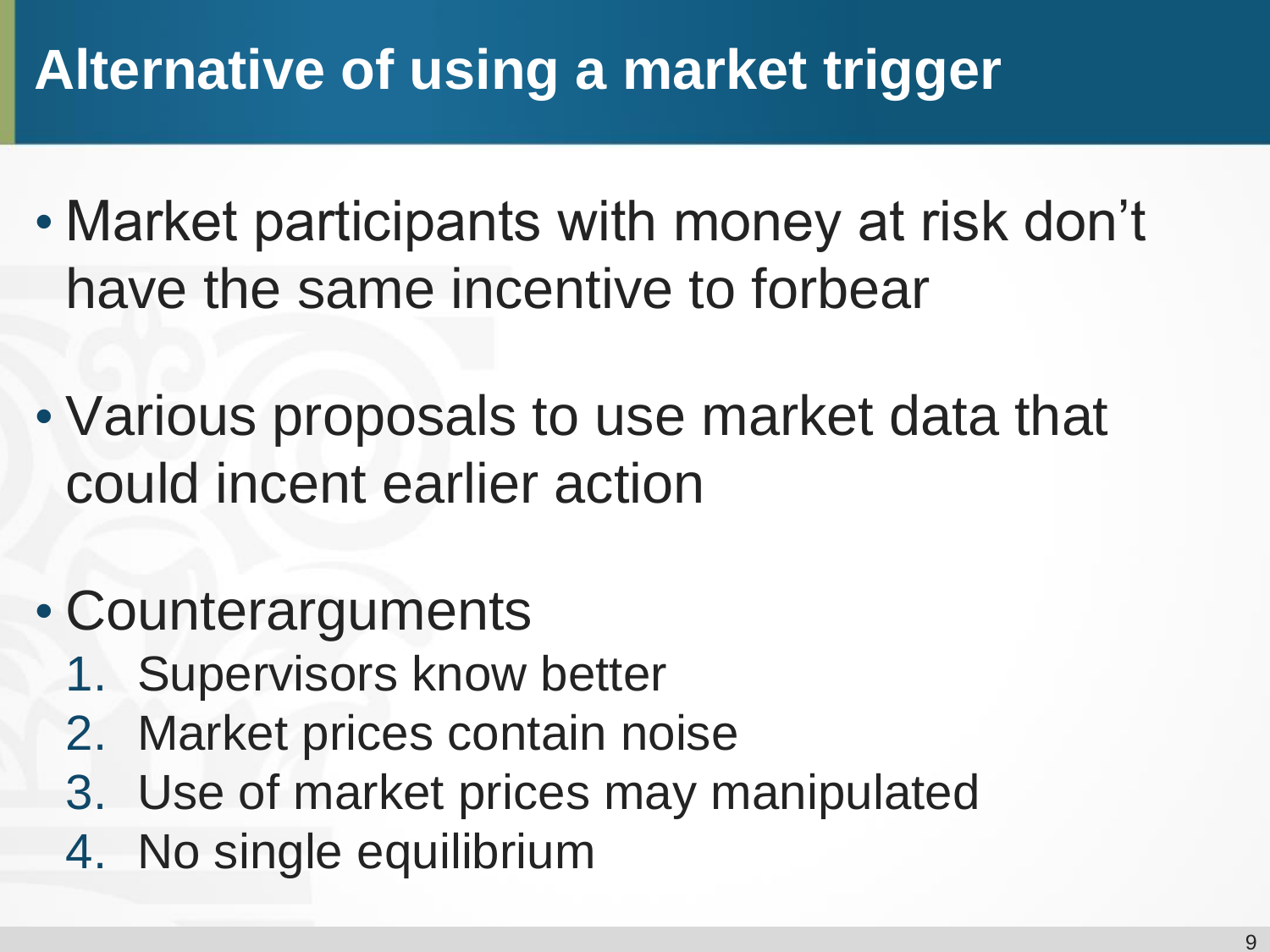#### **Method to test market prices**

- If forced to choose we have a dilemma
- But we can use both
	- Supervisors can trigger without market signal
	- Market signal set at failsafe level
	- Require a persistent signal
	- Supervisors follow market signal or explain why not
- Advantages
	- Provides potential test of market signals
	- May change supervisory and bankers incentives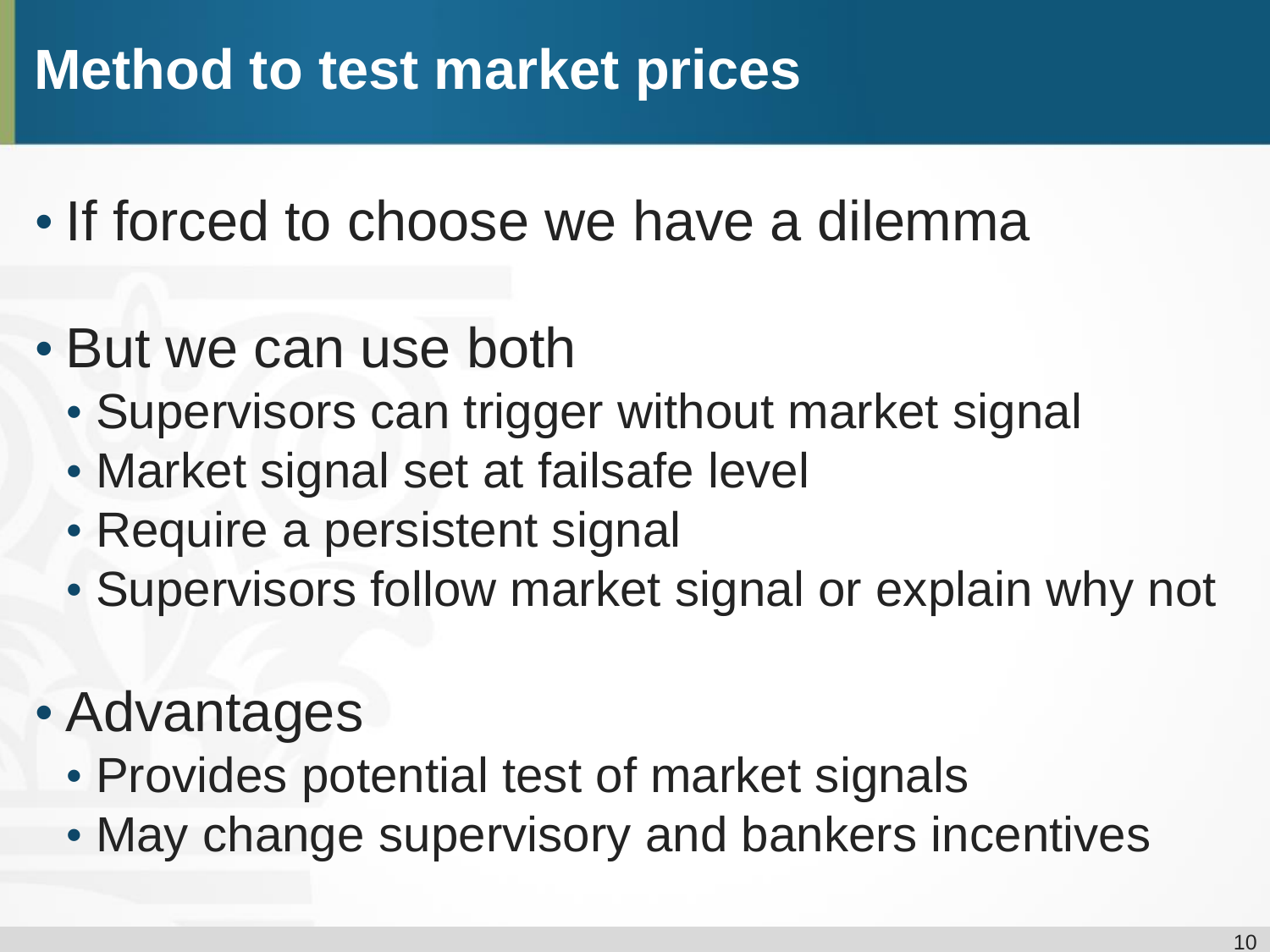### **Conclusion**

- Timely resolution with positive economic value equity essential for credible, low cost resolution
- Current system discourages timely resolution in a variety of ways
- Test of market signals could provide feasible path to timely resolution